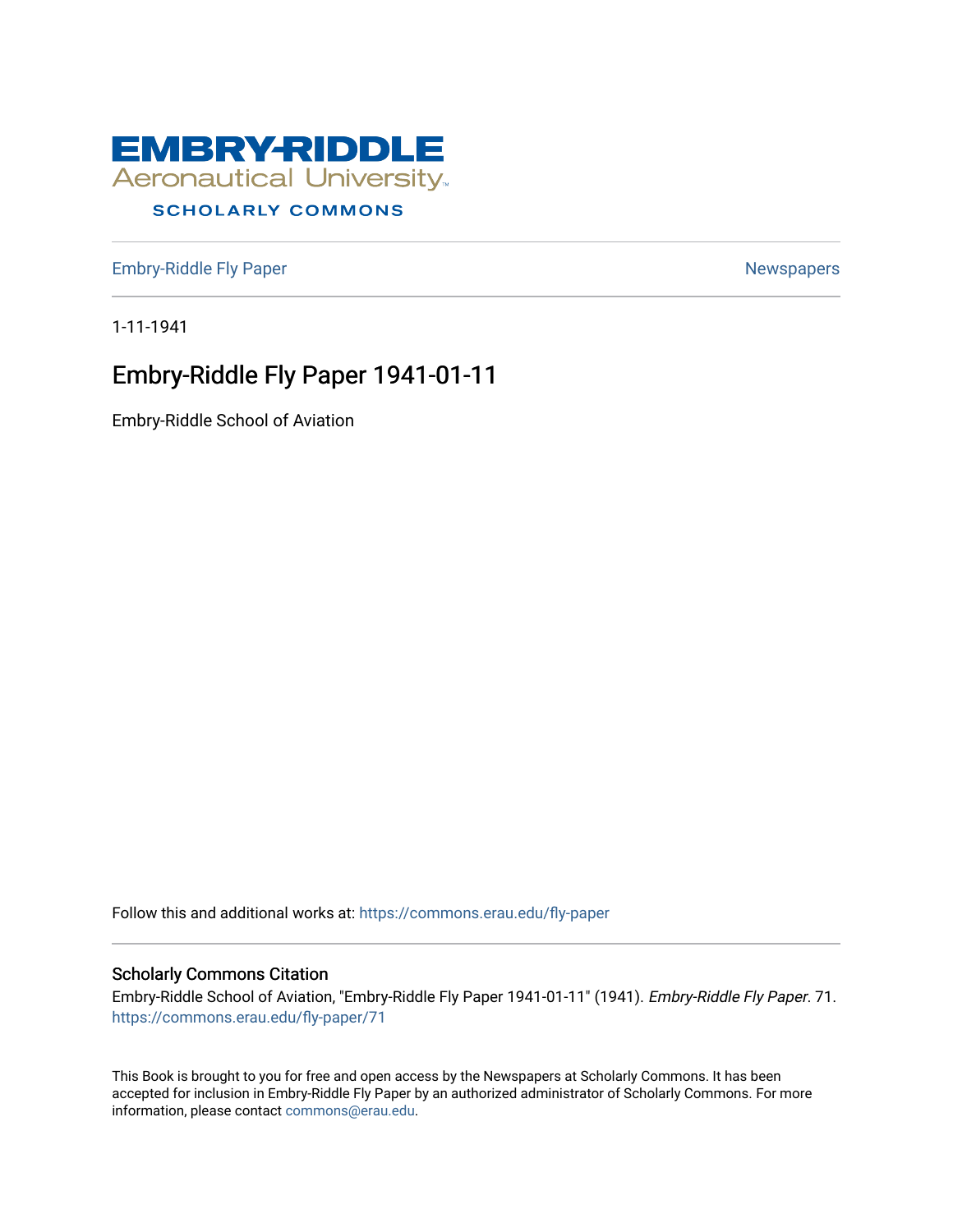

Most interesting plane to hangar with us over the week was the Bucker-Jungmeister stunt place formerly owned by Capt. Alex Papana, famous Roumanian stunt pilot, well known to Embry-"iddle old timers, and now owned and being flown in the air races by Mike Murphy.

We understand Flying Stenographer Elaine Devery is doing well and is now ready for a check flight.

State Pehn. Needless to say, that man ain't here no mol Congratu-<br>lations to Van Burgin, and let that be a lesson to the rest of us,-

after all, Embry-Riddle as in a key position in the defense program,-so keep your eyes and ears open; if you disocver anything suspicious, employees should report to their superior and students should report to their instructor. Let's play safe and keep fifth columnists and

saboteurs OUT!

A long letter from Nelson Miller and Don Beardslee tells of plenty hard work in the CAA school with flight tests all day and written tests all night, or so we would gather from the letter. Anyhow, Nelson says that he has already passed 12 written tests and has 6 more to go. Their address in Washington, D. C. is 1538 N. W. 17th Avenue. Drop the boys a letter. They'll appreciate it.

We haven't heard from Shorty Hall, but someone told us his address is Walker House, Toronto, Canada. \* \* \*

Another month seems to have passed! At least we see B. A. Snodgrass of the Tampa CAA office making his regular maintenance inspection on the CPT training ships.

The editorial department so seldon gets orchids that we are mighty pleased to acknowledge the fine compliments Frank Baque, Jr., paid the FLY PAPER last week. Many thanks. Frank, and many thanks, too, to all the boys nd gals, employees and students, for their splendid ooperation in halping guther the news.